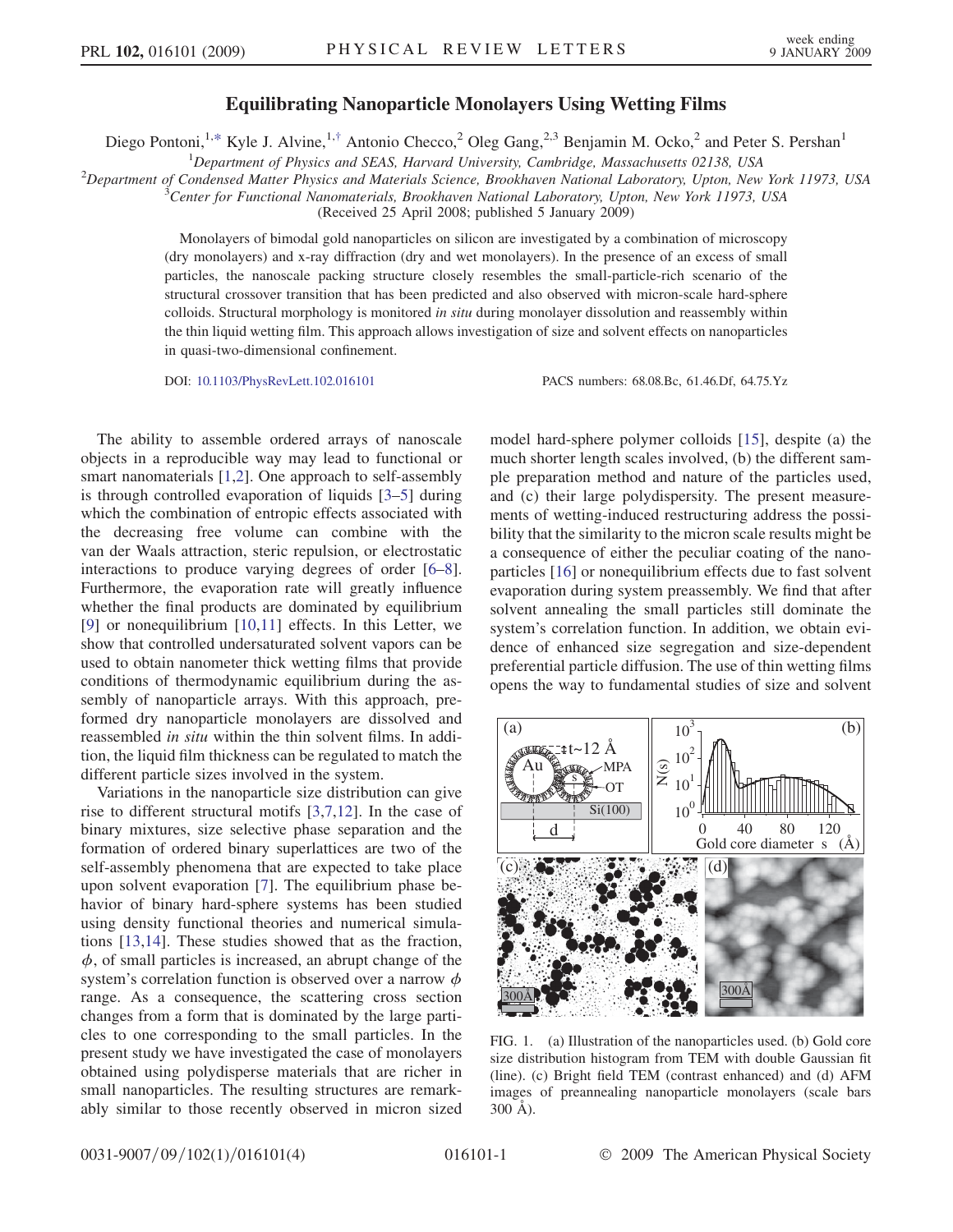effects on the structure and dynamics of nanoparticle assemblies where the confinement can be continuously varied between pure two dimensional (2D) to nearly 3D.

We used thiol-stabilized gold nanocrystals prepared in a solution containing a 2:1 molar ratio of octane-thiol (OT) and mercaptopropionic acid (MPA) [Fig. [1\(a\)](#page-0-0)] [\[16\]](#page-3-0). The coating shell thickness  $(t)$  is dominated by the longer OT chain ( $\sim$ 12 Å). The core size distribution [Fig. [1\(b\)\]](#page-0-0) obtained from transmission electron microscopy (TEM) images is bimodal with Gaussian mean values (s), standard deviations  $(\sigma)$ , and polydispersities  $(p \equiv \sigma/s)$ , respectively, of  $s_s = 17 \text{ Å}$ ,  $\sigma_s = 5 \text{ Å}$ , and  $p_s = 29\%$  for the small particles, and  $s_b = 76 \text{ Å}, \sigma_b = 28 \text{ Å}, \text{ and } p_b =$ 37% for the large ones, yielding an average size ratio of  $(s<sub>s</sub> + 2t)/(s<sub>b</sub> + 2t) \approx 0.4$ . Approximately 85% of the particles are small. They are hydrophobic and disperse readily in toluene. Particle monolayer samples were prepared using the Langmuir-Schaefer approach [\[17\]](#page-3-0) in which an optimally compressed Langmuir monolayer of particles is transferred by horizontal lift-off from the surface of water to a hydrogen passivated silicon substrate (wafer stamping). Figure [1\(c\)](#page-0-0) shows a representative TEM image of a portion of monolayer collected from the water surface onto a standard carbon coated TEM grid. It exhibits correlated regions of the more abundant small particles surrounded by ribbonlike structures of larger particles. The average small-small center-to-center distance is  $d_s =$ 38 Å, whereas the corresponding distance for the big particles is  $d_b = 86$  Å. Atomic force microscopy (AFM) images of stamped substrates [Fig. [1\(d\)\]](#page-0-0) highlight the largeparticle structures, while some aspects of the small-particle real-space correlations are confirmed by x-ray scattering (to be discussed later, Figs. 2 and 3). Scanning electron microscopy (SEM) images [Fig. [4\(a\)](#page-2-0) inset] show that the lift-off method produces cracks (dark regions) in the monolayer (light regions). The resulting macroscopic substrate coverage is approximately  $C_m = 80\%$ . Cracks provide free space allowing monolayer expansion throughout the process of solvent annealing (Figs. 3 and [4\)](#page-2-0).

Toluene vapor is used for the controlled wetting of the nanoparticle monolayers. This is achieved through precise control of the toluene's chemical potential  $\mu$  [[18](#page-3-0),[19](#page-3-0)]. For a flat substrate, without a nanoparticle monolayer, a thin liquid film is stabilized by the attractive van der Waals interactions with the substrate, and this gives rise to a wetting film of thickness  $\tau \propto \Delta \mu^{-1/3}$  [[18](#page-3-0)]. The chemical potential offset from the liquid/vapor coexistence,  $\Delta \mu$ , is controlled by  $\Delta T = T_s - T_r$ , the temperature difference between the substrate  $(T_s)$  and the solvent reservoir  $(T_r)$ . Here  $\Delta \mu \approx H_{\text{vap}} \Delta T / T_r$ , where  $H_{\text{vap}} = 38.06 \text{ kJ/mol}$  is the heat of vaporization of toluene [[20](#page-3-0)]. The substrate coated with the dry nanoparticle monolayer is suspended within a chamber  $[Fig. 2(a)]$  that is hermetically sealed under nitrogen atmosphere in order to exclude possible water condensation from ambient air. The wetting solvent (tolu-

<span id="page-1-0"></span>

FIG. 2. (a) Illustration of the wetting chamber. (b) Scattering geometry. (c) GID intensity vs  $q_{xy}$  with fits (solid lines) for two dry samples. (d)  $q_z$  scan of the Bragg rod at  $q_{xy} = 0.18 \text{ Å}^{-1}$  and the corresponding fitted polydisperse core-shell form factor for the small particles (solid line).

ene) is injected at the bottom of the cell at temperatures  $T_s = 45 \degree C$  and  $T_r = 30 \degree C$  corresponding to an initial  $\Delta T = 15$  K. The steady state solvent condensation is then reached by stepwise cooling the sample to  $\Delta T \approx 15$  mK. On flat, bare substrates the wetting liquid thickness increases from  $\sim$ 1 nm to  $\sim$ 10 nm for a corresponding 3 orders of magnitude decrease in  $\Delta T$  [[18\]](#page-3-0). Solvent is subsequently desorbed by stepwise heating the sample back to  $T<sub>s</sub> = 45$  °C. The resulting evolution of the nanoparticle equilibrium microstructures is monitored in situ using grazing incidence x-ray diffraction (GID). In the present study we applied slow temperature changes (1–



FIG. 3. *In situ* GID results obtained during controlled wetting with toluene. GID profiles (top) and corresponding 2D scattering patterns (bottom) for the initial thinnest wetting liquid film at  $\Delta T = 15$  K (a, d), intermediate thick liquid at  $\Delta T = 15$  mK (b, e), and final thin liquid at  $\Delta T = 15 \text{ K (c, f)}.$  Continuous lines are Lorentzian fits. Dashed vertical lines indicate the GID peak position at  $q_{xy} = 0.174 \text{ Å}^{-1}$  pertaining to the initial thin liquid film at  $\Delta T = 15$  K. Intensities are independently scaled to one.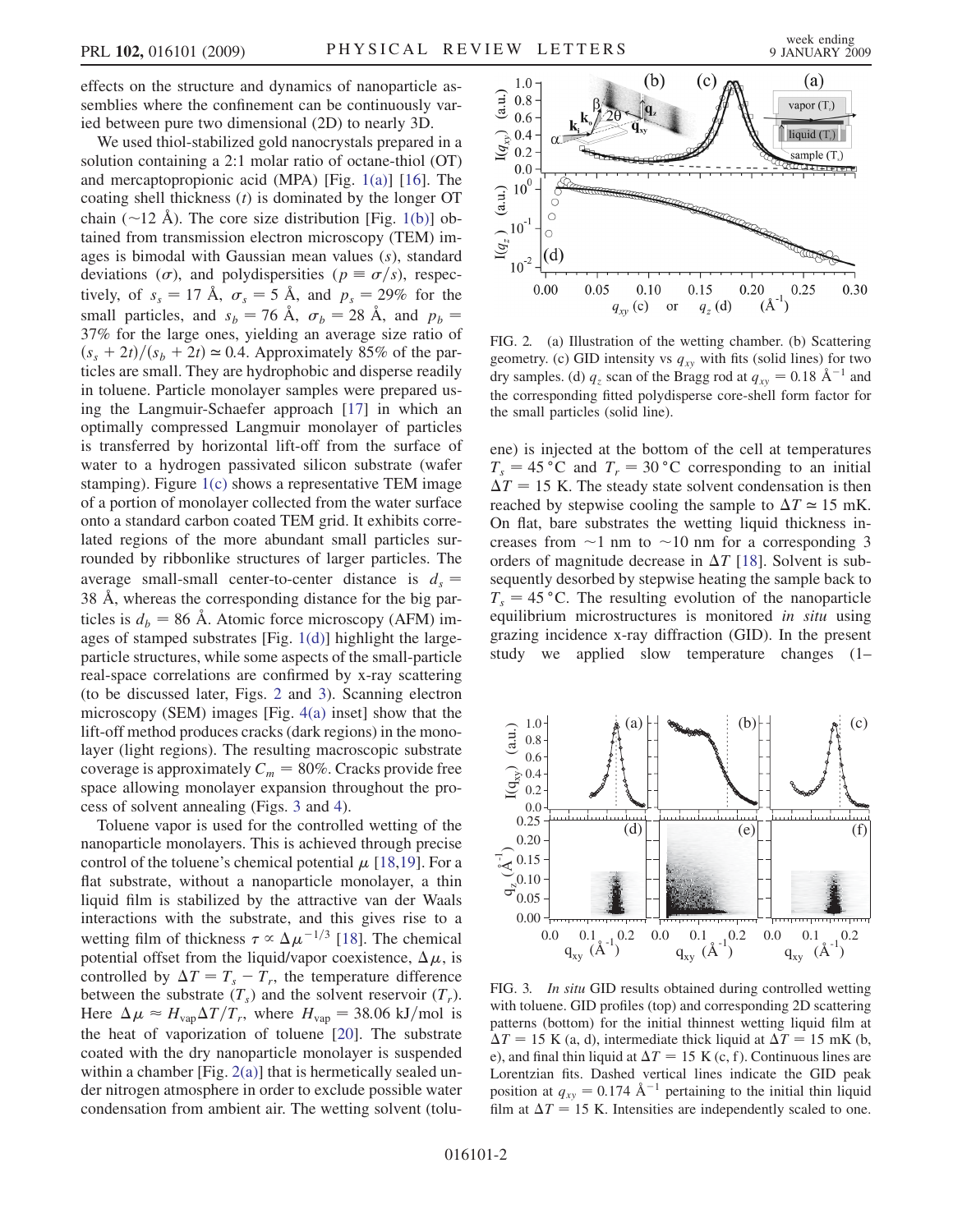<span id="page-2-0"></span>3 degrees/hour) that were separated by long stabilization periods (30–60 minutes).

X-ray measurements were performed at a wavelength of  $\lambda = 1.535$  Å using the Harvard/BNL liquid surface spectrometer [[21](#page-3-0)] at the X22B beam line of the National Synchrotron Light Source. The GID geometry is illustrated in Fig. [2\(b\)](#page-1-0), along with a typical diffraction pattern showing the ''Bragg rods'' characteristic of a 2D arrangement of the particles within a single layer. The x-ray momentum transfer has components normal and parallel to the reflecting surface  $\mathbf{q}_z$  and  $\mathbf{q}_{xy}$ , where  $q_z = 2\pi \left[\sin(\alpha) + \right]$  $\sin(\beta)/\lambda$  and, at small  $\alpha = 0.18^{\circ}$ ,  $q_{xy} \approx (2\pi/\lambda) \times$  $[1 + \cos^2 \beta - 2 \cos \beta \cos 2\theta]^{1/2}$ . The 2D scattering patterns were acquired by  $2\theta$  scans with a vertically oriented linear position sensitive detector with slits defining a horizontal resolution of  $\delta q_{xy} \approx 0.01 \text{ Å}^{-1}$ . Integration of the 2D patterns over the  $q_z$  range 0–0.12 Å<sup>-1</sup> yields the 1D profiles presented in Fig. [2\(c\)](#page-1-0). Peaks are reasonably well described by the sum (solid line) of a Lorentzian term, which describes the peak at finite  $q_{xy}$ , and a background term (dashed line) which is proportional to  $|q_{xy}|^{-2}$ . The same integration and peak fitting is applied to the diffraction data acquired across the solvent annealing cycle (Fig. [3\)](#page-1-0).

The small differences between the two independent data sets in Fig. [2\(c\)](#page-1-0) are representative of sample variations. For the dry sample that was subsequently subjected to toluene annealing (Fig. [3\)](#page-1-0), the single diffraction in-plane peak at  $q_{xy} = 0.179 \text{ Å}^{-1}$  indicates local hexagonal packpeak at  $q_{xy} = 0.179 \text{ A}^{-1}$  indicates local hexagonal pack-<br>ing with a nearest-neighbor spacing of  $d_0 = 4\pi/(\sqrt{3} \times$  $(0.179 \text{ Å}^{-1}) = 40.5 \pm 0.5 \text{ Å}$ , comparable with the TEM small-particle distance  $d_s$ . In contrast, the peak that would be expected at  $\simeq 0.08 \text{ Å}^{-1}$  for close packed big particles is not observed. The peak width  $\Delta q_{xy} \approx 0.030 \text{ Å}^{-1}$  corresponds to correlated domains of  $\xi = 2/[\Delta q_{xy} - \delta q_{xy}] \approx$ 100 Å. The absence of higher order peaks from the small nanoparticles (data not shown) originates from both the short range of the interparticle correlations and the nano-particle form factor. The Bragg rod [Fig. [2\(d\)\]](#page-1-0),  $q_z$  scan at constant  $q_{xy}$ , is a measure of the form factor of the particles that contribute to the GID peak. A model (continuous line) based on polydisperse core-shell spheres having structural parameters characteristic of the small particles ( $s_s = 17 \text{ Å}$ ,  $\sigma_s = 5$  Å,  $t = 11.5$  Å and an electron density ratio of 10 between core and shell) is consistent with the rod data.

After the solvent was introduced at  $\Delta T = 15$  K, the lattice constant increased slightly to  $d_1 = 41.7 \pm 0.5$  Å [Fig. [3\(a\)](#page-1-0)]. At high  $\Delta T$  the liquid film is thin, and the scattering pattern still exhibits the typical monolayer Bragg rod [Fig. [3\(d\)\]](#page-1-0). During the stepwise cooling (not shown) the GID peak shifted to lower  $q_{xy}$ , indicating an increase of lattice constant, while an additional contribution of isotropic scattering gradually appeared. At the lowest temperature,  $\Delta T = 15$  mK, corresponding to the thickest

liquid film, the scattering pattern was nearly radially symmetrical [Fig. [3\(e\)\]](#page-1-0), with a residual Bragg rod peak centered at  $q_{xy} \approx 0.12 \text{ Å}^{-1}$  [Fig. [3\(b\)\]](#page-1-0) corresponding to  $d_2 \sim 60 \pm 5$  Å. Subsequent stepwise heating to  $\Delta T =$ 15 K gave rise to an increasing Bragg rod component, decreasing isotropic scattering, and gradual shift of the GID peak back to larger  $q_{xy}$  values. At  $\Delta T = 15$  K [Fig.  $3(c)$  and  $3(f)$ ], where the wetting liquid is again thin, the pattern resembles those in Figs.  $3(a)$  and  $3(d)$ , albeit with  $d_3 = 45.1 \pm 0.5$  Å.

SEM images [Fig. 4(a)] acquired after completion of the wetting cycle exhibit dark gray regions that are filled mostly with small particles, thus suggesting two wettinginduced structural effects: (i) preferential diffusion of small particles into the initially empty cracks, and (ii) enhanced size segregation within the originally dry monolayer. This is also apparent in AFM images such as Fig. 4(b). Here the large particles are much more abundant within the right portion of the figure (brightness increases with height). Bright spots in the left portion are isolated large particles within a small-particle-rich region, while black spots are holes exposing the underlying substrate. The structures formed by small particles are less compact, and consequently voids are statistically more likely. Figures  $4(c)$ – $4(f)$  schematically illustrate the particle configurations that are consistent with these observations.

The large lattice expansion which occurs in the case of the thick liquid film indicates an increase in area per



FIG. 4 (color online). Top: SEM (a) and AFM (b) of samples redried after wetting and x-ray experiments. Inset in (a) shows SEM image of a dry sample before solvent annealing; note the cracks (dark) in the monolayer (bright). Arrows in (a) indicate the edge of a crack in the original monolayer. (i) and (ii) indicate small-particle-rich regions (see text). Bottom: pictorial summary of various system conditions studied. (c) Initial dry sample, (d) thickest wetting liquid, (e) annealed sample in thin liquid, (f) redried sample after annealing.